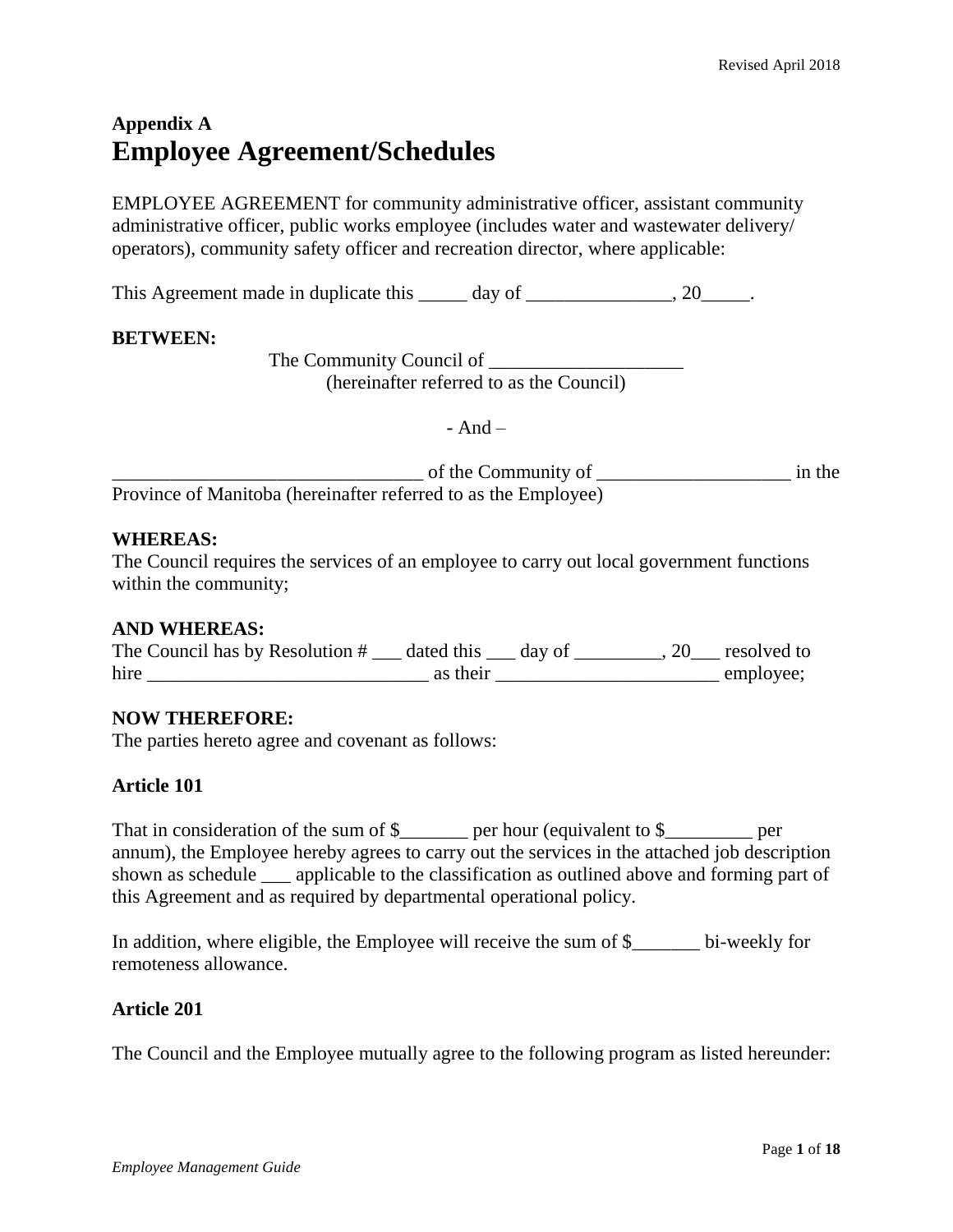- (a) Day to day supervision of the Employee duties shall be the responsibility of the community administrative officer, except as the Council may designate otherwise, notwithstanding that the Employee is the employee of the Council.
- (b) The Employee shall co-operate with any designated agency in carrying out their duties as the Council may direct.
- (c) The Council shall provide a work schedule for the Employee including hours of work and days of work per week. The work schedule shall be posted at the work location or designated reporting area.
- (d) The supervisor of the community administrative officer shall be a member of council designated by the Council.

# **Article 301**

#### Hours of Work

- (a) The regular hours of work for full-time employees shall be 40 hours per week or eight hours per day.
- (b) The hours of work for regular part-time employees shall be as scheduled.
- (c) An employee required to work overtime shall be entitled to one and one-half times their regular rate of pay for all overtime worked in excess of eight hours per day and in excess of 40 hours per week.
- (d) By mutual agreement, overtime may be compensated by granting the Employee the equivalent time off in lieu of payment within 90 days of the overtime worked.
- (e) Employees shall be entitled to two rest periods of 15 minutes with pay and one hour without pay for lunch break each per day at such time as specified by the Council.
- (f) The Council shall allow paid leave for the Employee to take departmentally approved training.

### **Article 401**

### General Holidays

| New Year's Day | Canada Day       |
|----------------|------------------|
| Good Friday    | Terry Fox Day    |
| Easter Monday  | Labour Day       |
| Victoria Day   | Thanksgiving Day |

Remembrance Day Christmas Day Boxing Day Louis Riel Day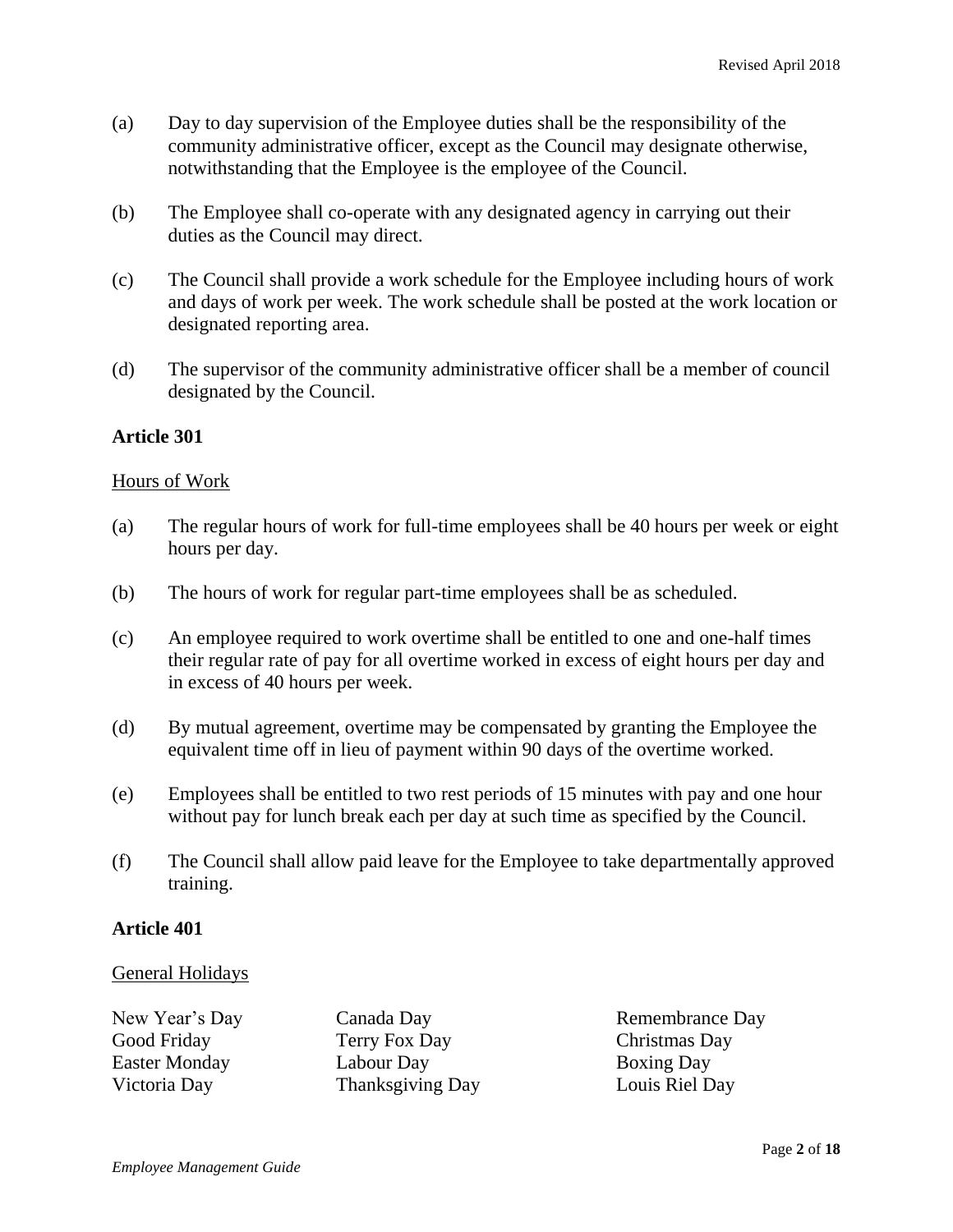- (a) Employees qualify for time off with pay on the general holidays listed, when such holidays occur on a regular working day, unless:
	- (i) The Employee has terminated employment four weeks prior to the holiday.
	- (ii) The Employee is absent from work on a general holiday that is normally a work day and they are expected to work.
	- (iii) The Employee is absent from work, without permission, on their last scheduled work day before the holiday or their first work day after the holiday, unless they are absent because they are ill.
- (b) Employees must report to work on the holiday if the employer calls them in to work, in which case, the Employee is to receive, in addition to the regular rate of pay, the amount of pay at one and one-half times the regular rate of pay for the day worked.
- (c) When a general holiday, as listed, falls on a Saturday or Sunday, and is not a day the Employee normally works, the next regular work day becomes the general holiday, except for New Year's Day, Canada Day and Christmas Day, in which case, the alternative day will either immediately precede or follow the specific holiday. If the general holiday falls on a week day that the Employee does not normally work, the Employee is entitled to an alternate day holiday with pay prior to their next annual vacation.
- (d) A regular part-time employee shall be eligible for pay for a holiday:
	- (i) Where hours of work are regular, in an amount equal to the Employee's regular rate of pay on a normal work day in the pay period.
	- (ii) Where hours of work are irregular, in an amount equal to five per cent of the amount earned, excluding overtime, in the 28 days immediately preceding the holiday.
- (e) Where the Council ends the employment within four weeks before a general holiday, the Employee is entitled to pay of five per cent of total wages earned in the portion of the four week period the Employee works, excluding overtime wages, but including wages in lieu of notice. The general holiday pay will be paid with the last wages no later than 10 days after the employment ends.
- (f) An employee shall not be deprived of pay for a general holiday if by reason of an established illness, the Employee is absent from work on either or both of the days immediately preceding or following the general holiday; provided the Employee advises the Council on or before either or both days that he or she is ill and will not be present at work. An illness shall not be considered established unless the Employee provides a medical certificate requested by the Council.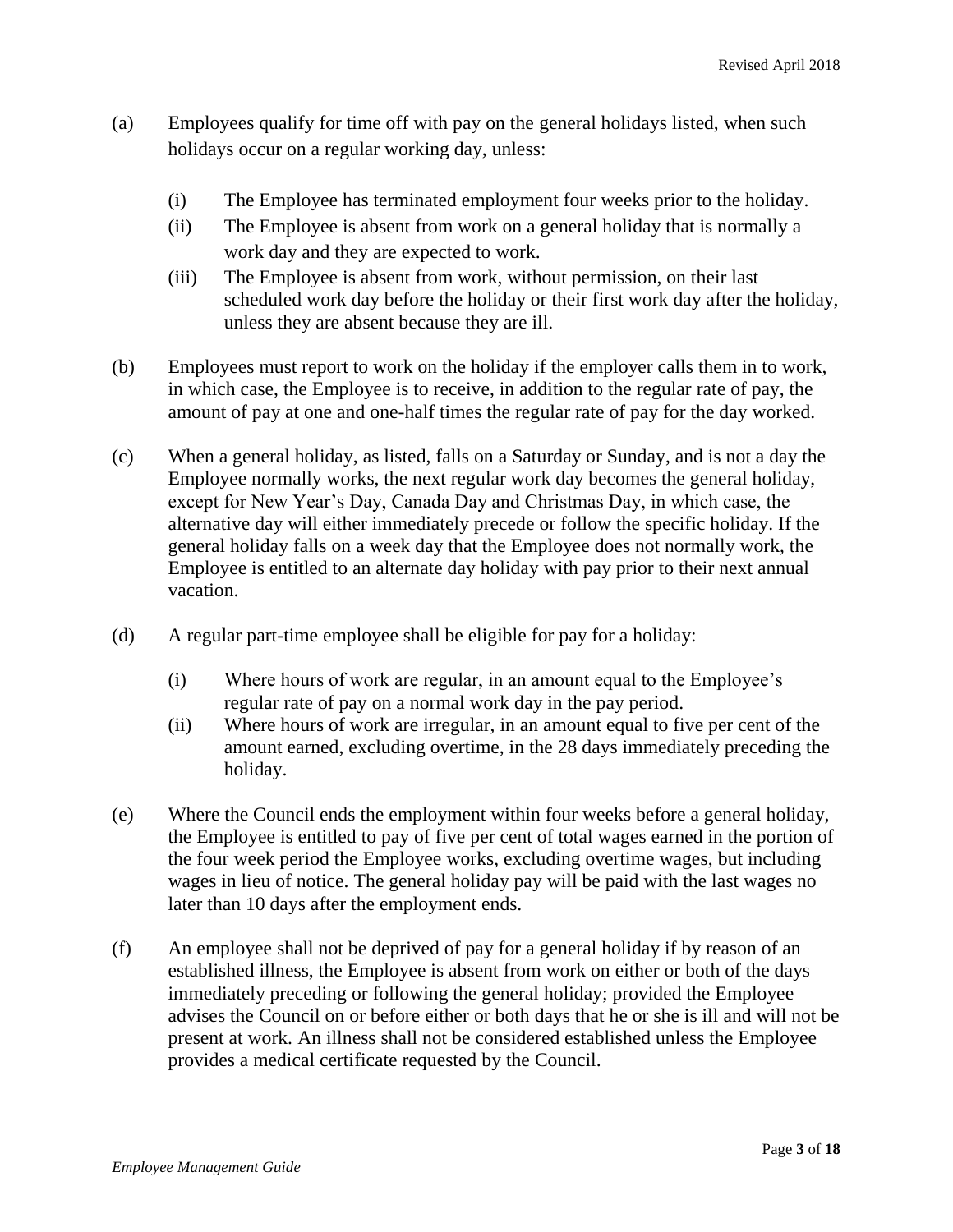# **Article 501**

# Vacations

Vacation credits shall be earned as follows and the Employee shall be eligible for time off:

### Full-Time Employees

(a) After One Year of Service Fifteen working days vacation or one-half working day per bi-weekly period, plus one-half working day for every three months completed, to a maximum of 15 working days annually.

### (b) After 10 Years of Service

Twenty working days vacation or two-thirds working days per bi-weekly period, plus two-thirds working day for every three months completed, to a maximum of 20 working days annually.

### Part-Time Employees

Vacation pay for part-time employees shall be paid on each regular pay period. All part-time employees shall be paid four per cent vacation pay, except part-time employees who have worked 50 per cent of regular working hours (40 hours bi-weekly), in each of four years in the preceding 10 years, shall be paid six per cent vacation pay.

# **Article 502**

### Sick Benefits

- (a) Fifteen working days sick leave or one-half working day per bi-weekly period, plus one-half working day per every three months completed, to a maximum of 15 working days annually. Earned sick leave may be carried over from one year to the next up to a maximum of 30 working days.
- (b) Part-time employees shall be eligible to receive equivalent sick leave benefits according to time worked, ex: a part-time employee working only 25 per cent of full time hours would be eligible for only that same portion of sick leave benefits.

### **Article 601**

(a) Either party may terminate this Agreement, without notice in the first 30 days of employment.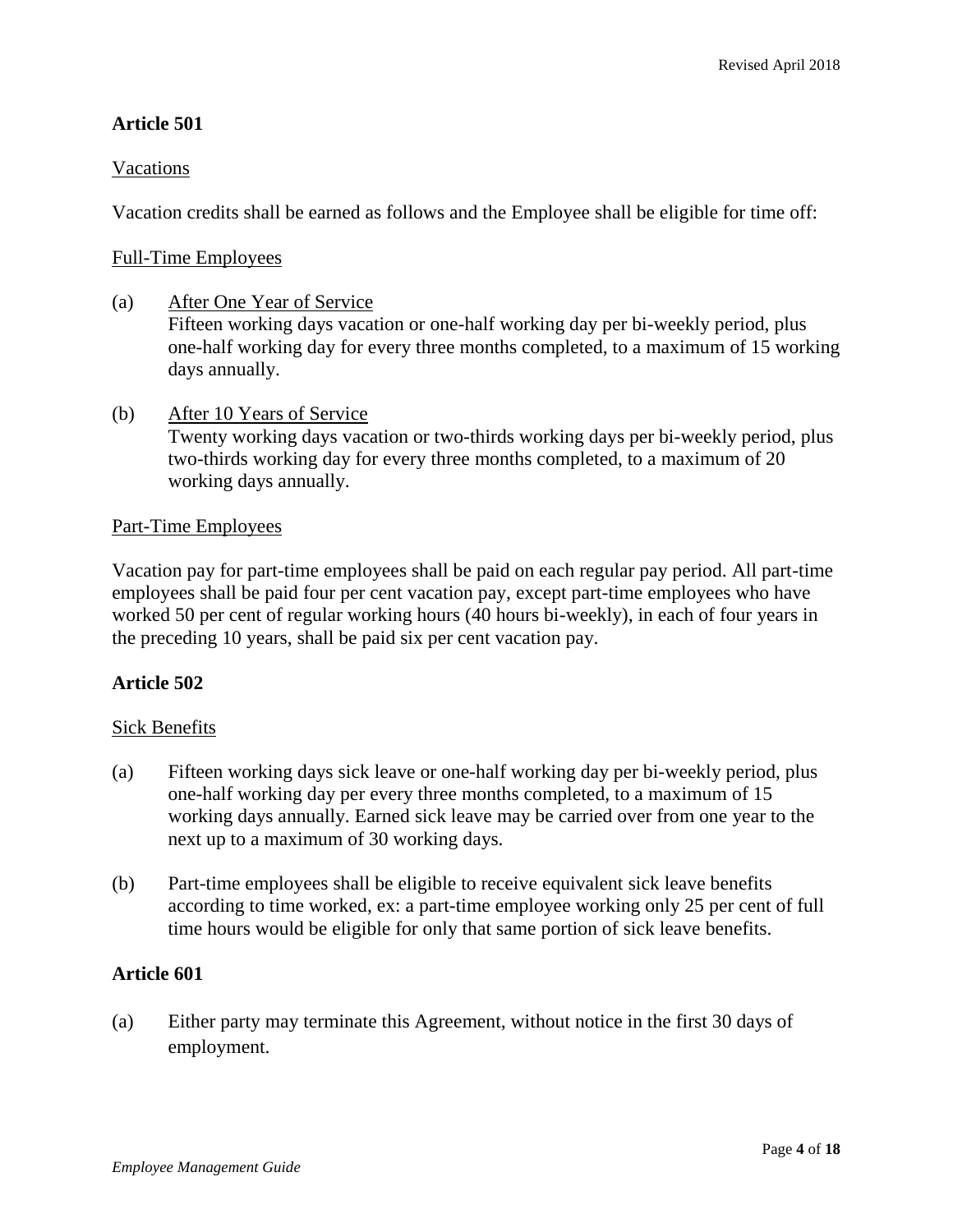(b) Subject to clause (a), the following amount of notice is required by the Council for termination of employment:

| <b>Period of Employment</b>                   | <b>Notice Period</b> |
|-----------------------------------------------|----------------------|
| Less than one year                            | One week             |
| At least one year and less than three years   | Two weeks            |
| At least three years and less than five years | Four weeks           |
| At least five years and less than 10 years    | Six weeks            |
| At least 10 years                             | Eight weeks          |

- (c) An Employee who is ending their employment must provide the Council with one week notice if they have worked for more than 30 days, but less than one year. An Employee must give two weeks notice, if they have worked for the Council for more than one year.
- (d) If program funds to the Council are withdrawn by the Manitoba government the Council may terminate the employment relationship upon giving the termination notice required in clause (b), in addition to any accrued vacation pay.
- (e) (i) Certified or other training which the department advises the Council it deems necessary is mandatory.
	- (ii) The Council shall:
		- a. advise the Employee of all such mandatory training
		- b. be responsible for all approved expenses relating to such training
	- (iii) Failure, by the Employee, to successfully complete such training shall be just cause for termination.

# **Article 701**

- (a) Any action or conduct on the part of the Employee not consistent with their responsibilities may be considered just cause for suspension without pay or termination of employment under this Agreement.
- (b) Where an Employee or supervisor has a complaint regarding this Agreement or working condition the matter shall be referred to the Council for their decision. The Council shall deal promptly with any and all disputes arising between the parties.
- (c) Any such suspension or termination shall be immediately reported to the department, at the appropriate regional office by the Council, who may investigate and where appropriate report their findings and recommendations to the minister of Indigenous and Northern Relations.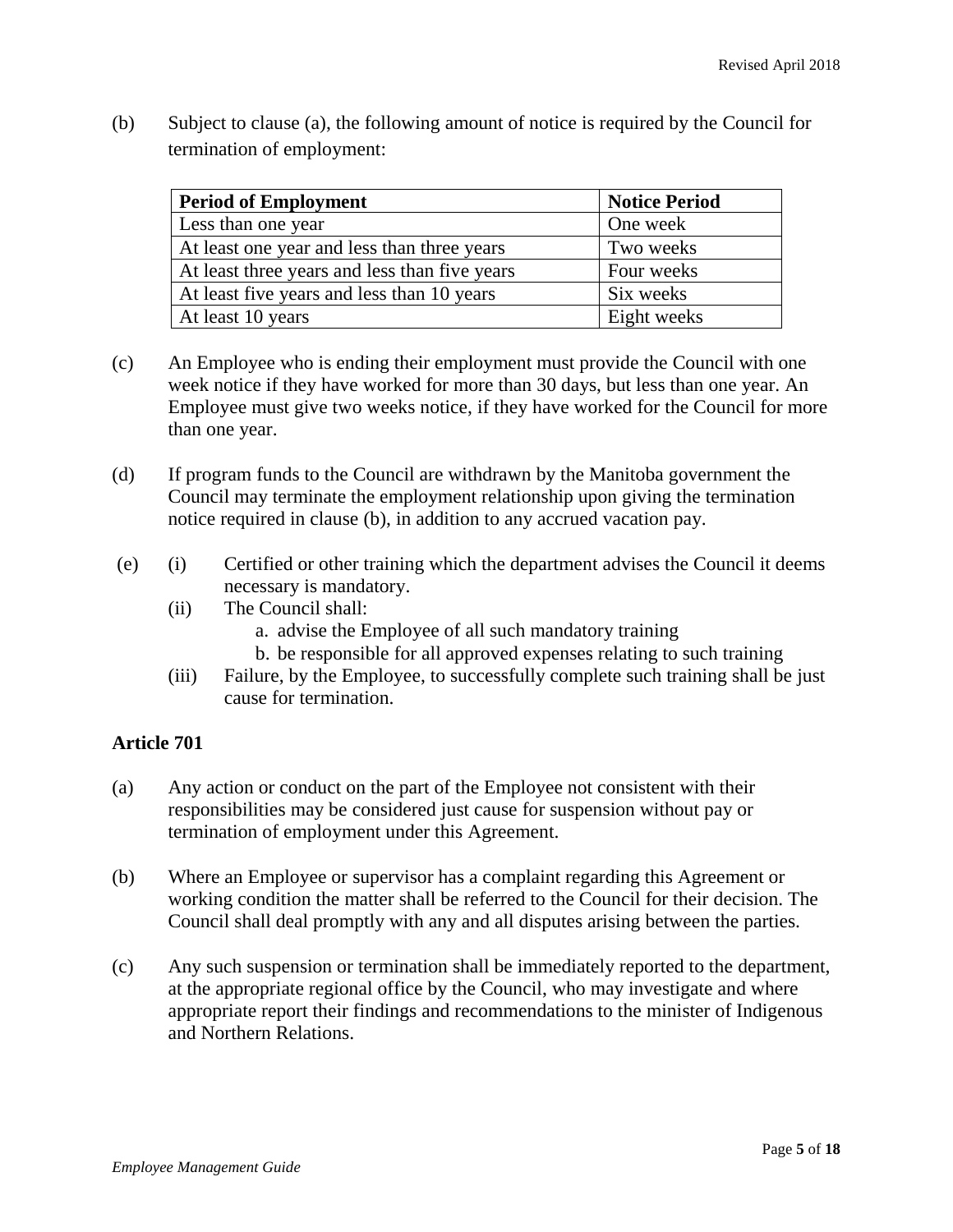# **Article 801**

This Agreement shall commence on the day herein above mentioned and shall continue unless terminated in a manner contemplated in Article 601 or 701.

**IN WITNESS WHEREOF** the Council, with and by its proper officers have thereto set their hands, and the said Council has duly obtained approval by the minister responsible for the administration of The Northern Affairs Act, being Chapter N100 of the C.C.S.M., as attested hereto hereinafter, and the Employee has set his or her hand hereunto, on the day and year first above mentioned.

Employee

\_\_\_\_\_\_\_\_\_\_\_\_\_\_\_\_\_\_\_\_\_\_\_\_\_ \_\_\_\_\_\_\_\_\_\_\_\_\_\_\_\_\_\_\_\_\_\_\_\_\_\_\_

\_\_\_\_\_\_\_\_\_\_\_\_\_\_\_\_\_\_\_\_\_\_\_\_\_\_ \_\_\_\_\_\_\_\_\_\_\_\_\_\_\_\_\_\_\_\_\_\_\_\_\_\_\_

Witness Mayor

# THE NORTHERN AFFAIRS ACT provides in part:

Subsection 50(1) "An incorporated community may enter into agreements with… any person (b) to provide… services in the community..."

Subsection 173(1)"… the minister has and may exercise all the powers and functions that an incorporated community and its council may exercise within its boundaries."

Pursuant to the above subsection, the minister of Indigenous and Northern Relations affixes his or her signature by way of written approval.

> \_\_\_\_\_\_\_\_\_\_\_\_\_\_\_\_\_\_\_\_\_\_\_\_\_\_\_\_\_\_\_\_\_\_\_\_\_\_ Minister of Indigenous and Northern Relations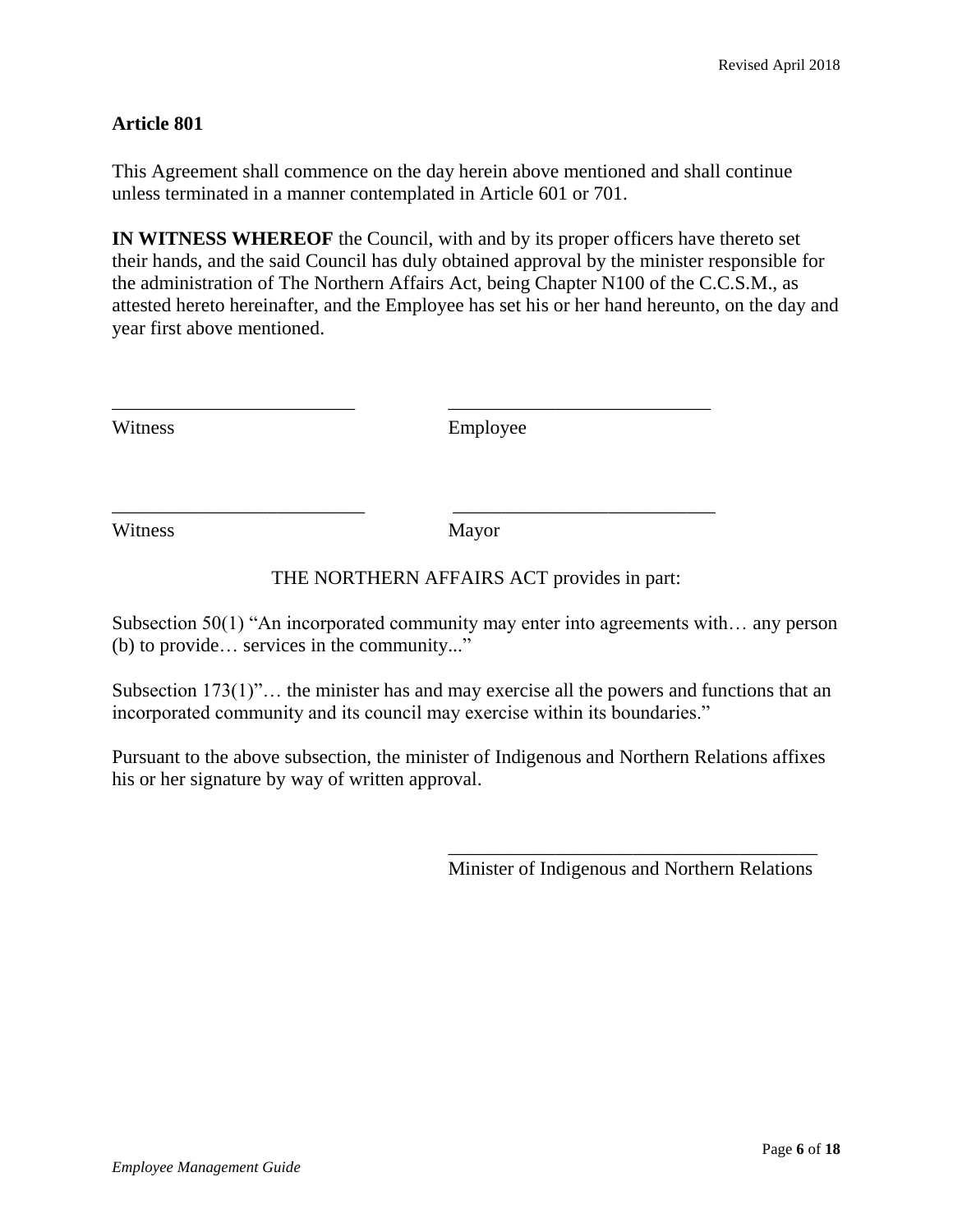# **SCHEDULE A Community Administrative Officer Job Description**

On behalf of the community council, the community administrative officer shall:

#### **Administration**

- Follow the personnel policy developed by council concerning community employees, if applicable.
- Ensure all pertinent correspondence, financial information (financial statements) and items of council business are presented at the council meeting and/or are responded to in proper manner and are filed in an acceptable filing system.
- Ensure proper agendas and minutes of all council meetings are prepared and distributed to proper agencies.

### **Financial**

- Ensure all monies received are deposited and all expenditures are processed in accordance with departmental directives and policies.
- Ensure all financial records of council are completed, balanced on a monthly basis and kept in safekeeping in the place designated by council or the council office, in accordance with departmental directives and policies concerning community financial audits.
- Ensure budgets are prepared in sufficient detail and time to allow good planning.
- Ensure the proper collection of taxes.

### **Municipal Services**

Ensure the terms and conditions of any funding agreement are followed.

Ensure all government regulations, bylaws and directions of council are followed by:

- Assisting the council through research and advice, supervision of budgeting procedure and policies, financing, organizing, planning, analyzing, interpreting and evaluating the community needs relating to infrastructure and general community growth for the development and establishment of local municipal services as defined in The Northern Affairs Act.
- Assisting the council with liaison between the council and other government agencies to ensure maximum benefit to the community and government departments.
- Assisting the council and community in understanding their responsibilities through advice and supervision on procedures, resolutions, bylaws, project development and management, election procedures and the various alternatives and implication of the same.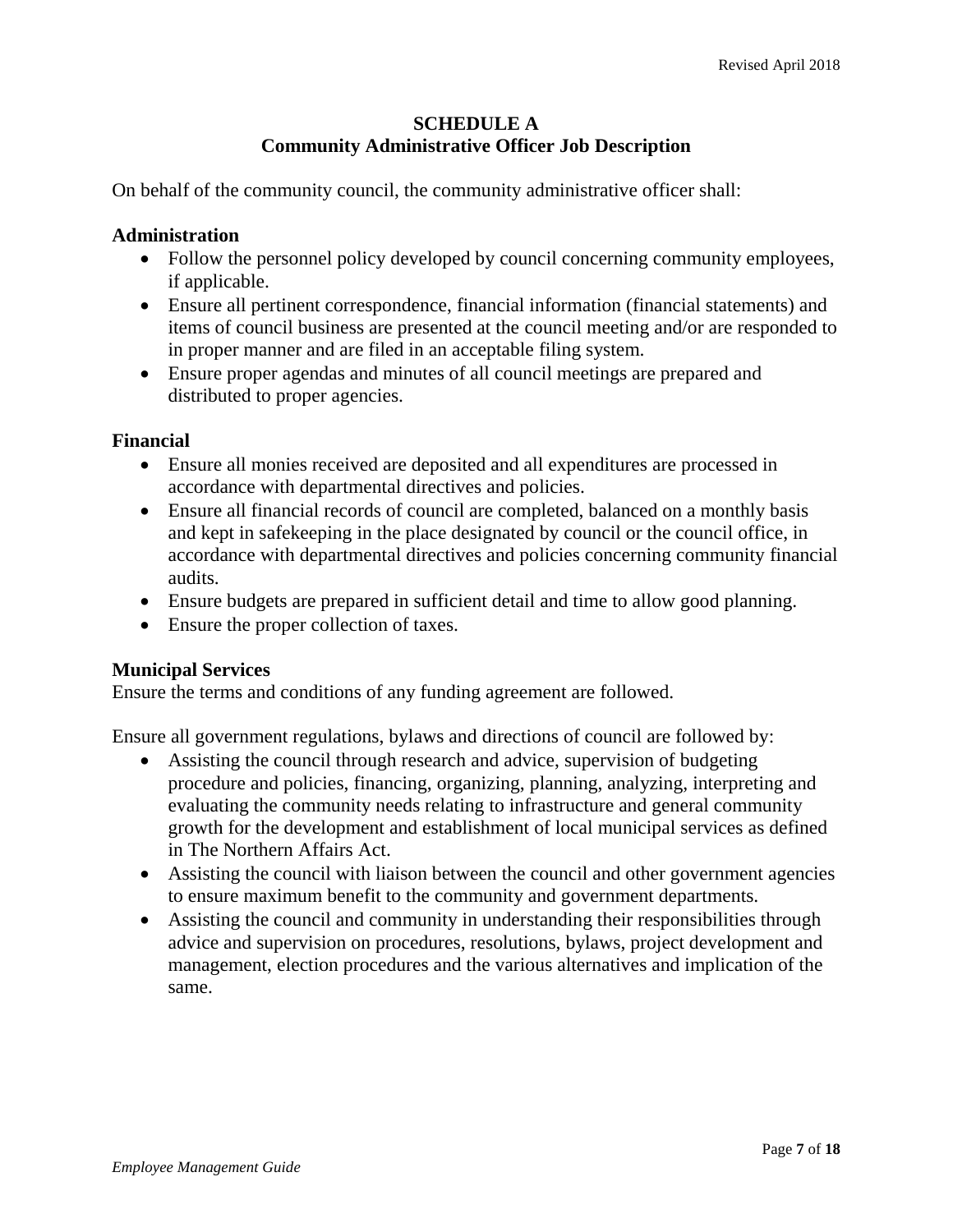# **Other**

Participate in training sessions. Supervise and train the community support staff, if and when required or deemed necessary.

Any other related duties assigned.

# **Advance in Pay Level**

Increments in pay level for the community administrative officer will be based on job performance and training level, and will be subject to annual review and recommendation by council.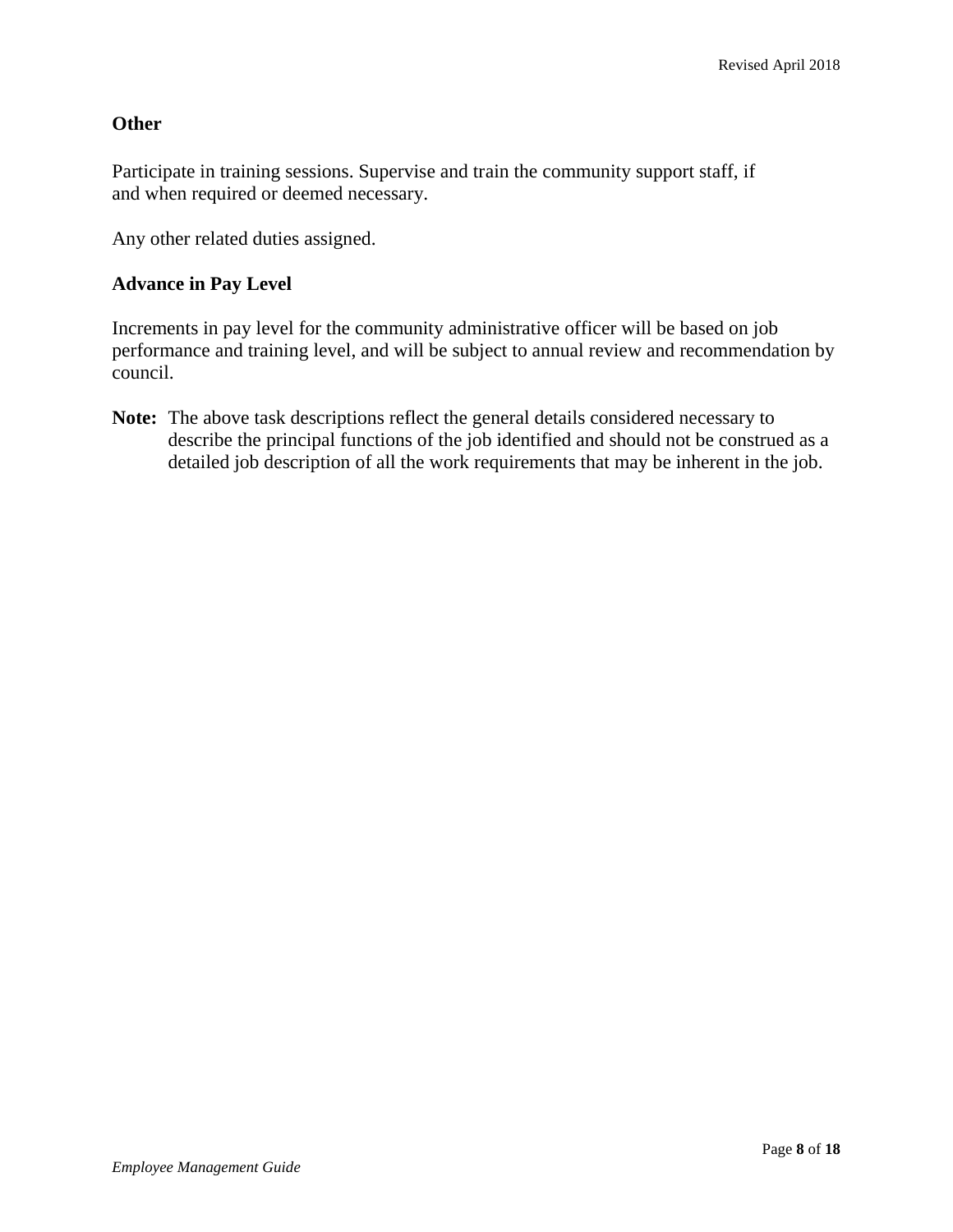# **SCHEDULE B Assistant Community Administrative Officer Job Description**

On behalf of the community council, the assistant community administrative officer shall:

# **Financial**

- Maintain all the financial records of council in the office.
- Prepare and present all financial records at month end.
- Process all council expenditures.
- Receive and deposit all monies of council.
- Reconcile and close off all financial records at month end.
- Handle all funds and administration of council projects.

# **Administration**

- Assist in budget preparation, interpreting statutes and other correspondence.
- Prepare or assist with distributing meeting agendas, resolutions and bylaws.
- Follow-up on all items of council business (keep everyone fully informed on meetings and events).

# **Clerical**

- Receive, record and ensure proper handling of correspondence.
- Relay or respond to correspondence upon council's direction.
- Act as receptionist in the council office.
- Record minutes at every regular and special meeting.
- Represent council at meetings upon their request or direction.
- Disclose approved information to public.
- Immediately report all absenteeism to the immediate supervisor.
- Participate in training programs.
- Maintain the filing system in the office.

# **Other**

Other related duties as assigned.

# **Advance in Pay Level**

Increments in pay level for the assistant community administrative officer will be based on job performance and training level, and will be subject to annual review and recommendation by council.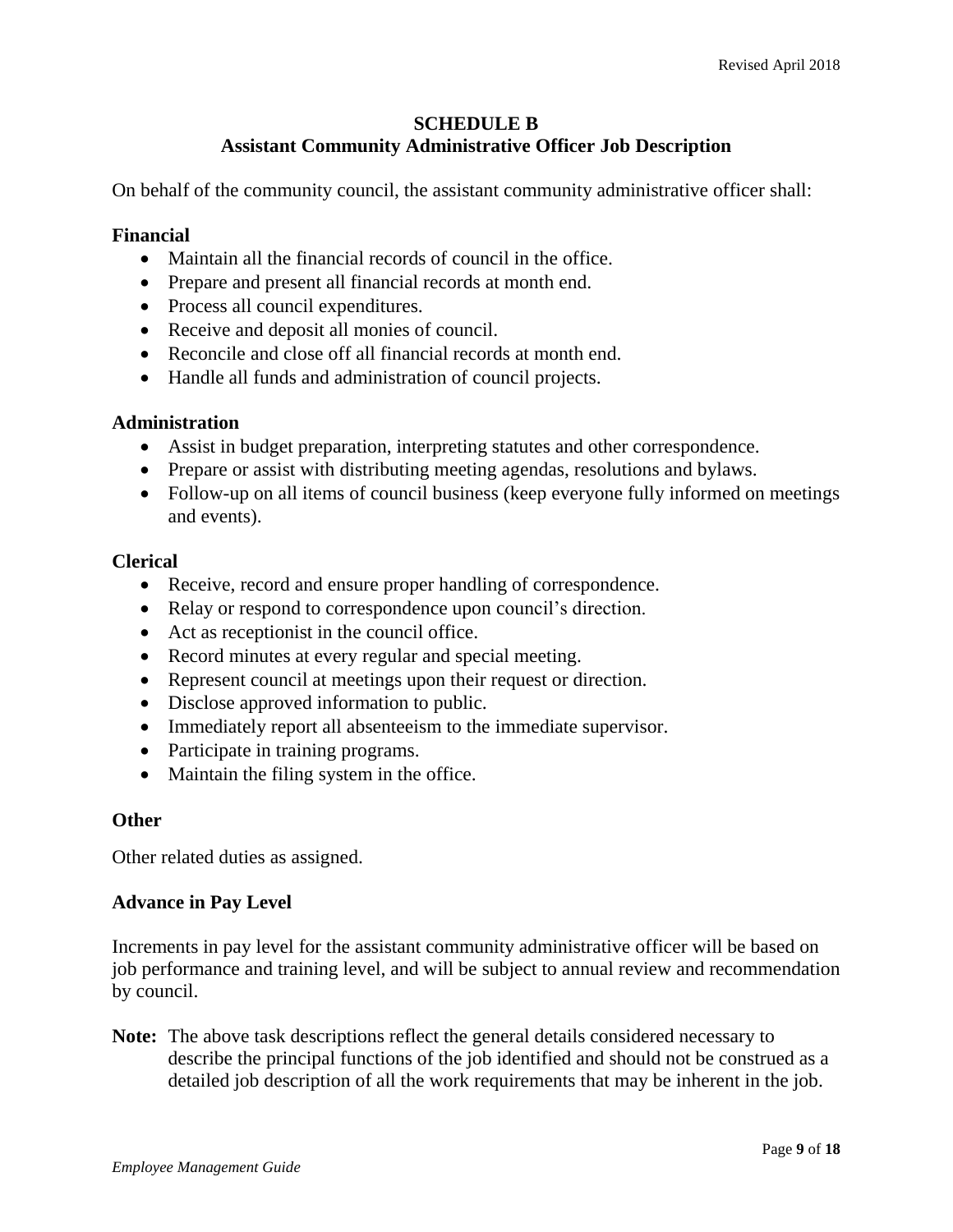# **SCHEDULE C Community Safety Officer Job Description**

### **Definition and Nature**

This role will be responsible for delivering the communities crime prevention program; connecting people in need with appropriate social services; maintaining a public presence in the community; working with the RCMP to enhance public safety; and allowing the RCMP to focus their resources on their mandate.

### **Essential Duties and Responsibilities**

Be responsible for maintaining public peace, enforcement of community bylaws and limited enforcement abilities. This may include, but is not limited to:

- community bylaws
- The Highway Traffic Act
- Off Road Vehicle Act
- The Liquor and Gaming Control Act

Assist and work cooperatively with other enforcement agencies when required, including RCMP and any other peace officers.

Respond to public complaints or observed incidents in a timely, expedient and professional manner and undertake an educational role when appropriate to a situation. Take notes and report findings to the RCMP for their response and investigation.

Promote and deliver a variety of public education and safety programs as required, including business security, school bus, bicycle and pedestrian safety and other topics as they arise.

Develop and deliver presentations to youth in the schools on public safety and community development as per the communities required needs.

Patrol the community on a regular basis, for the prevention of offences, including areas of specific interest or concern. Note or record by video any observations, where possible.

Liaise with other municipal agencies or departments when required.

Utilize positive public relations practices and a high degree of professionalism in dealings with the public and promoting public awareness in areas of responsibility.

Maintain equipment in good condition and provide recommendation for additional or replacement equipment as may be required.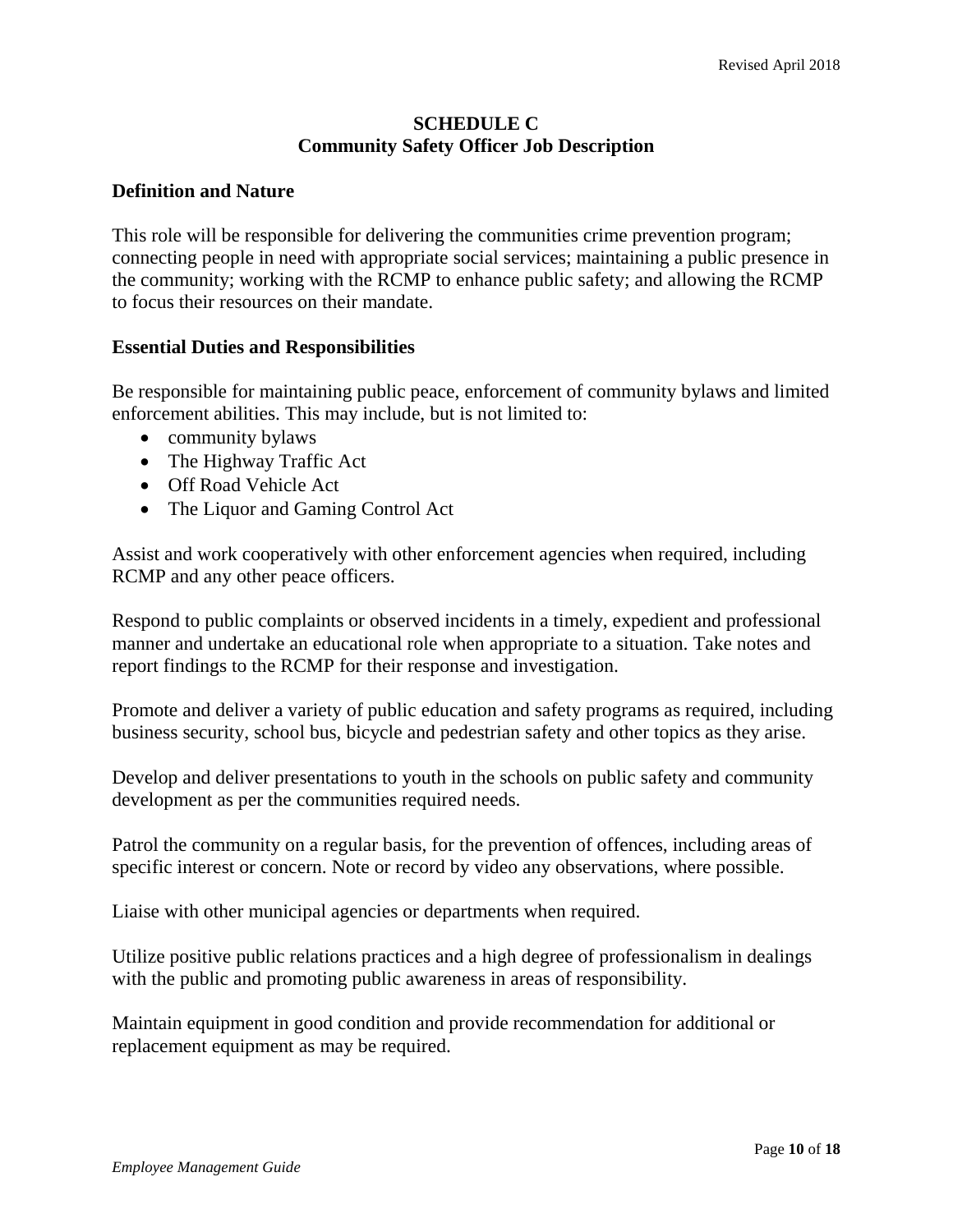Maintain working knowledge of community bylaws, provincial regulations and approved enforcement abilities for the efficient undertaking of this role.

Work shifts as assigned with consideration to local conditions which may require a nonstandard work week.

Organize other work duties to maintain visibility in the community through maximization of patrol time and enforcement activities.

# **Personal Attributes**

- Demonstrate strong personal characteristics such as honesty, integrity and trustworthiness.
- Be able to work as a member of a team and must get along well with others, including those of different cultural, gender and nationalities.
- Possess good interpersonal skills and shall demonstrate acceptable public relation skills in dealing with the public.
- Must often work alone with minimum supervision. Demonstrate decision making skills and must work well under pressure and strict timelines.

# **Advance in Pay Level**

Increments in pay level for the community safety officer will be based on job performance and training level, and will be subject to annual review and recommendation by council.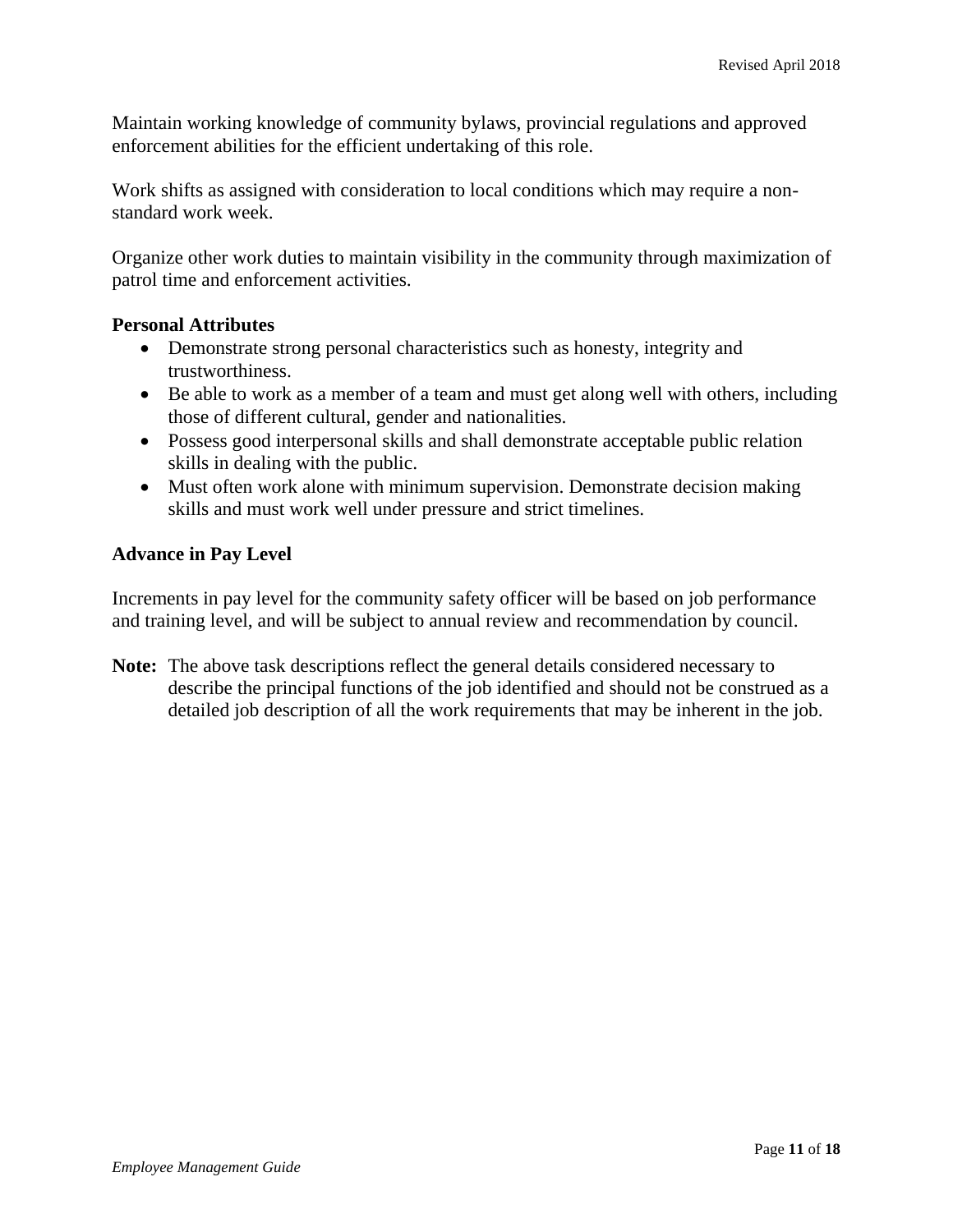# **Community Safety Officer Modified Job Description**

# **Definition and Nature**

This job description is only applicable for a community safety officer who has not completed the required training. This role will be responsible for delivering the communities crime prevention program; connecting people in need with appropriate social services; maintaining a public presence in the community; working with the RCMP to enhance public safety; and allowing the RCMP to focus their resources on their mandate.

### **Duties and Responsibilities**

Assist and work cooperatively with other enforcement agencies when required, including RCMP and any other peace officers.

Take notes and report findings to the RCMP for their response and investigation.

Promote and deliver a variety of public education and safety programs as required, including business security, school bus, bicycle and pedestrian safety and other topics as they arise.

Develop and deliver presentations to youth in the schools on public safety and community development as per the communities required needs.

Patrol the community on a regular basis, for the prevention of offences, including areas of specific interest or concern. Note or record by video any observations, where possible.

Liaise with other municipal agencies or departments when required.

Utilize positive public relations practices and a high degree of professionalism in dealings with the public and promoting public awareness in areas of responsibility.

Maintain equipment in good condition and provide recommendation for additional or replacement equipment as may be required.

Work shifts as assigned with consideration to local conditions which may require a nonstandard work week.

Organize other work duties to maintain visibility in the community through maximization of patrol time and enforcement activities.

### **Personal Attributes**

- Demonstrate strong personal characteristics such as honesty, integrity and trustworthiness.
- Be able to work as a member of a team and must get along well with others, including those of different cultural, gender and nationalities.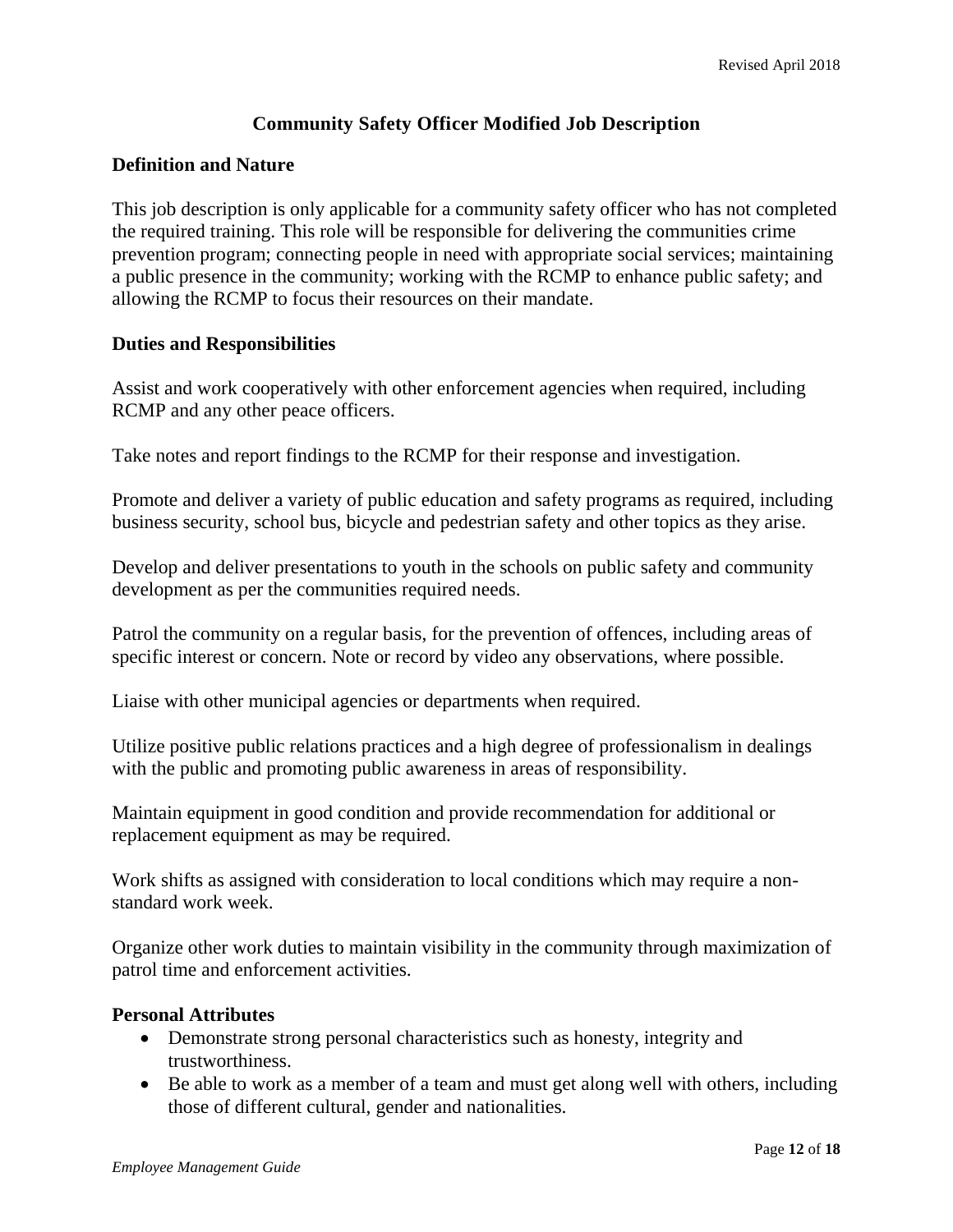- Possess good interpersonal skills and shall demonstrate acceptable public relation skills in dealing with the public.
- Must often work alone with minimum supervision. Demonstrate decision making skills and must work well under pressure and strict timelines.

# **Advance in Pay Level**

Increments in pay level for the community safety officer will be based on job performance and training level, and will be subject to annual review and recommendation by council.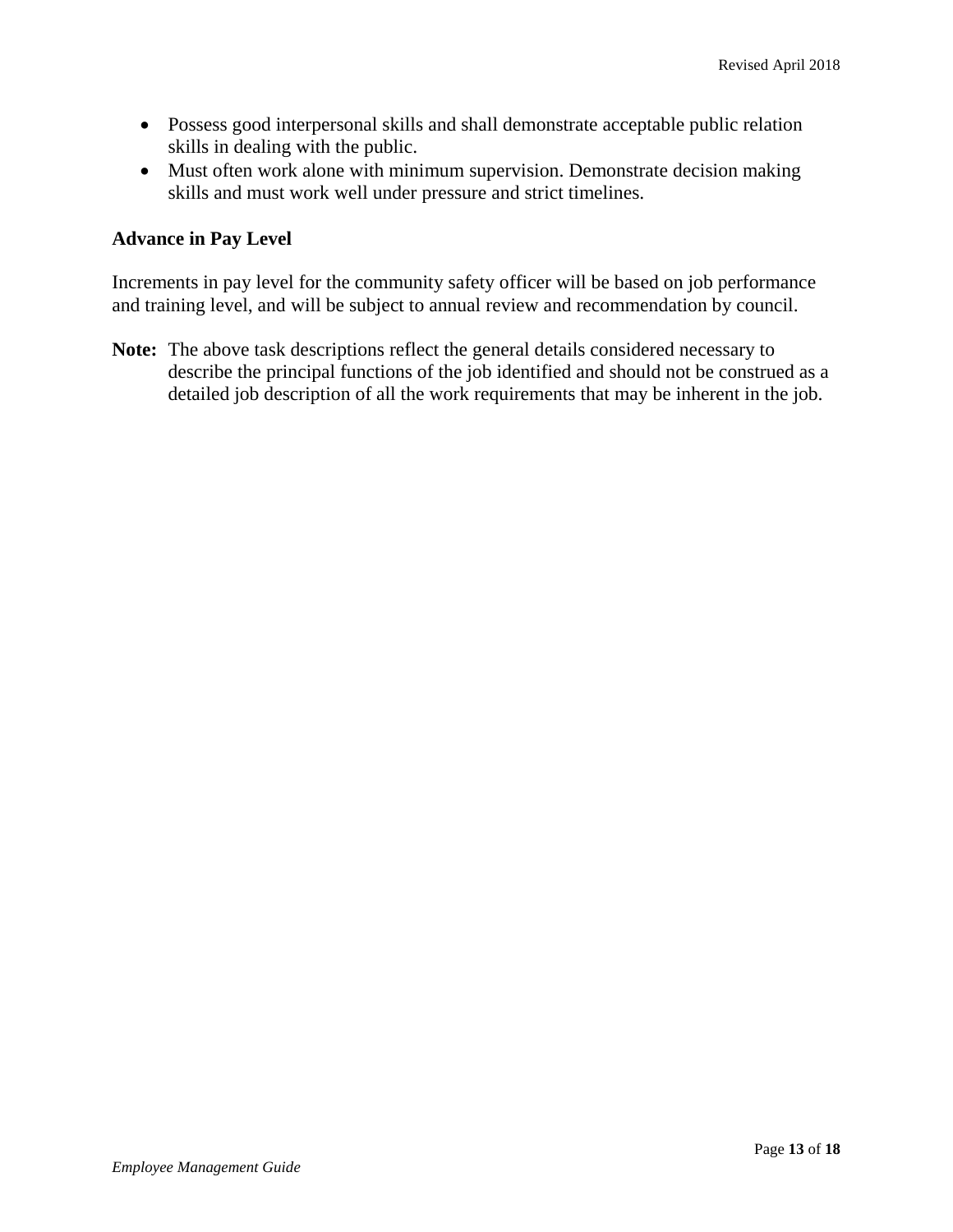# **SCHEDULE D Public Works Employee Job Description (Includes Water and Wastewater Delivery/Operators)**

# **Caretaking**

- Keep all community buildings clean inside and out, including the yards.
- Check for damages and effect repairs, if required.
- Keep fire hall driveway free from ice and snow at all times.
- Check all buildings and lock up before leaving.
- Read hydro meters once a month on all buildings.
- Keep community dock repaired.

### **Water and Wastewater Facilities**

- Record all meter readings at times required by the Manitoba government.
- Take daily water tests as required by the Manitoba government and record such data.
- Check daily, all components of the system(s) for proper operation and make necessary adjustments.
- Prepare chlorine solutions and backwash and/or replace filters in accordance with provincial requirements.
- Ensure all thermostats are set and functioning at operating levels.
- Check the main and backup heating system(s), where provided.
- Maintain the system in a clean and orderly condition and ensure facilities are secured with locks.
- Report to council any heat-power loss and take necessary remedial action to prevent freezing damage to components of the system.
- Take and send into the appropriate agency, water and wastewater samples as required by the Manitoba government.
- Maintain records and prepare written reports for council or the Manitoba government as designated by the department.
- Take all reasonable steps and precautions to ensure a safe water supply for the community.
- Complete all training courses to attain appropriate certification level.
- Notify council in writing of any needed repair to the facility and be on site when the facility is open to the public as required by regulation.
- Maintain logbook (records) of work done and problems reported and how the problem was corrected.

### **Garbage**

- Provide garbage collection on a weekly basis ( $\_\_\_$  days per week) in the community of contracts and models of the Manitoba.
- Maintain the local waste disposal site in a neat, reasonably tidy condition and do not engage in burning at any time whatsoever, unless in possession of a burning permit.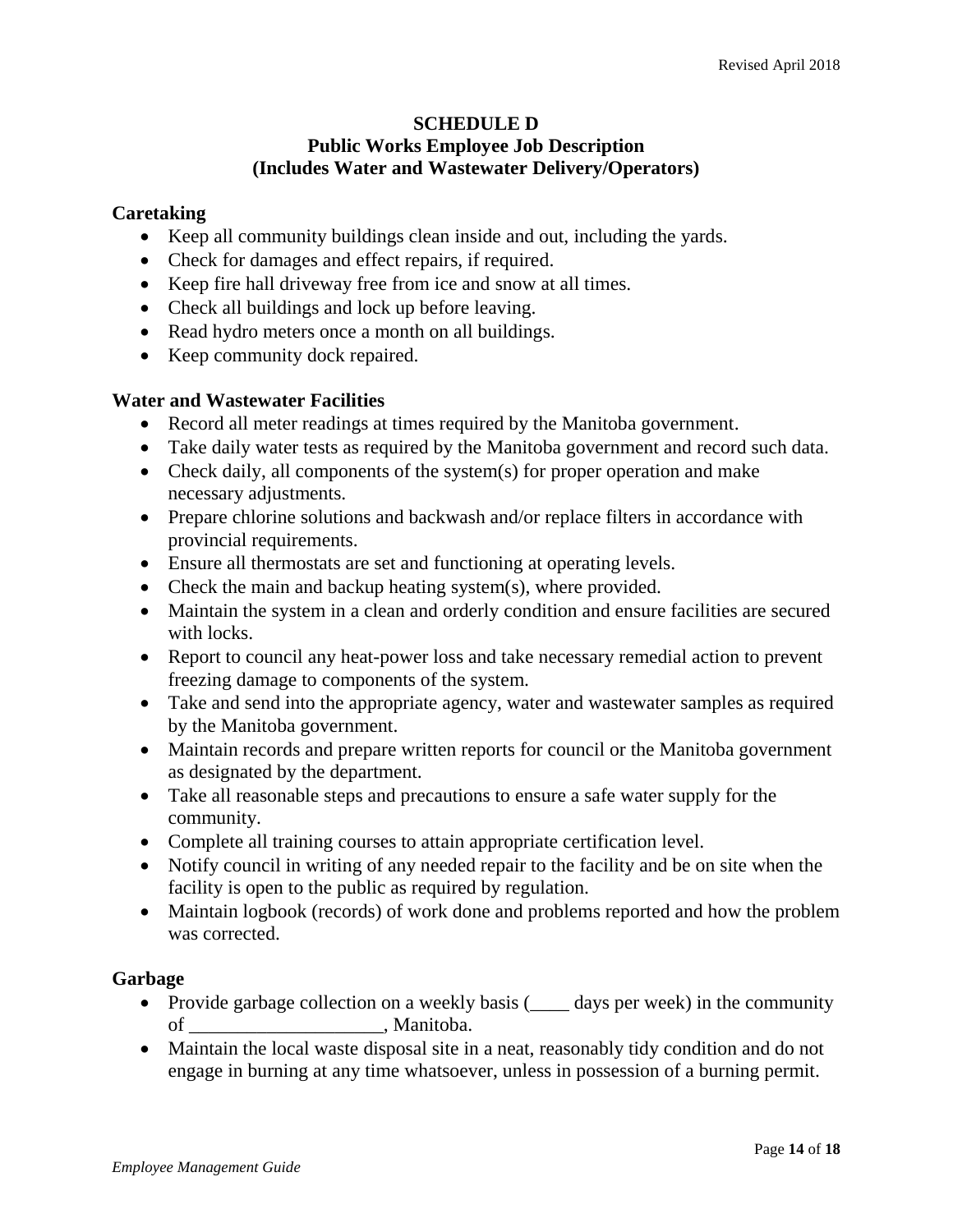- Collect only such garbage as is placed in appropriate bags or secured and placed in enclosed containers and in the event that the employee determines that certain residences have not placed their garbage in appropriate bags or containers, the employee shall notify council of the name and/or location of said residence.
- Be responsible for delivering all bulky objects such as fridges, stoves, etc. to a separate location of the nuisance grounds.
- Be responsible for proper signage.

# **Equipment Maintenance**

- Be responsible for the operation and maintenance of community equipment and utilize purchase orders as provided by council for expenses incurred in the day-to-day operation of a program.
- Notify council in writing of any needed repairs to community equipment.
- Be responsible for storing community equipment, both summer and winter, in the community garage and be responsible for safe and orderly storage of all community equipment provided by a program.

# **Community Parks**

- Rake and cut grass.
- Clean up fallen trees.
- Plant new trees as required by council/Manitoba government.

### **Roads**

- Report to council if road(s) need repair, gravel or culverts or water remaining in ditches for long periods.
- Clean on each side of the road any garbage lying in ditch.
- Report to council if snowplowing is required in the community; advise organization hired by council to perform snowplowing.

# **Skating Rink**

- Keep the rink in order and repair, if required.
- Check all lights and fuel supply.
- Flood rink and paint lines.
- Remove snow from rink.
- Ensure only qualified people work on artificial ice plant.

### **Community Cemetery**

Maintain fence around the cemetery and keep cemetery yard clean.

### **Personal Protective Equipment**

- Ensure all personal protective equipment meets industry standards and is maintained according to manufacturer's instructions.
- Ensure personal protective equipment is worn as required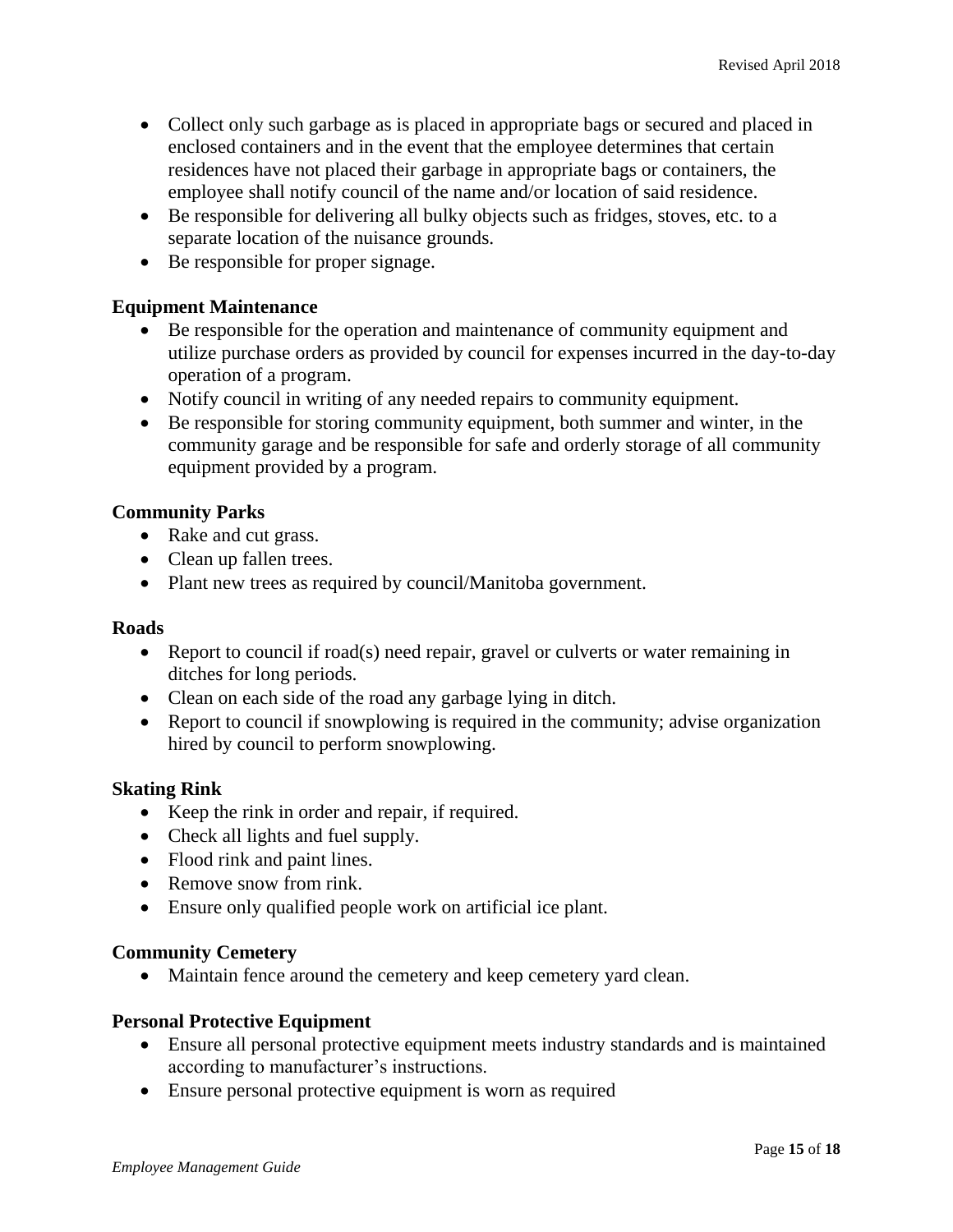# **General Reports**

- Implement and use maintenance management system (MMS) program.
- Maintain weekly checklist of duties.
- Maintain logbook (record) of work done and problems reported.
- Ensure community inventory reports are updated and submitted annually to the department.

# **Other**

Any other related duties as assigned.

# **Authorized Travel Outside the Community**

- Approved travel and mileage expenses will be paid in accordance with prevailing departmental rates.
- Private vehicle usage for community purposes must be with full insurance coverage. Council may contribute the difference in cost for business insurance over the cost of personal insurance.
- Approved expenses incurred by the public works employee in the performance of duties will be paid in accordance with prevailing departmental rates.

# **Advance in Pay Level**

Increments in pay level for the public works employee will be based on job performance and training level, and will be subject to annual review and recommendation by council.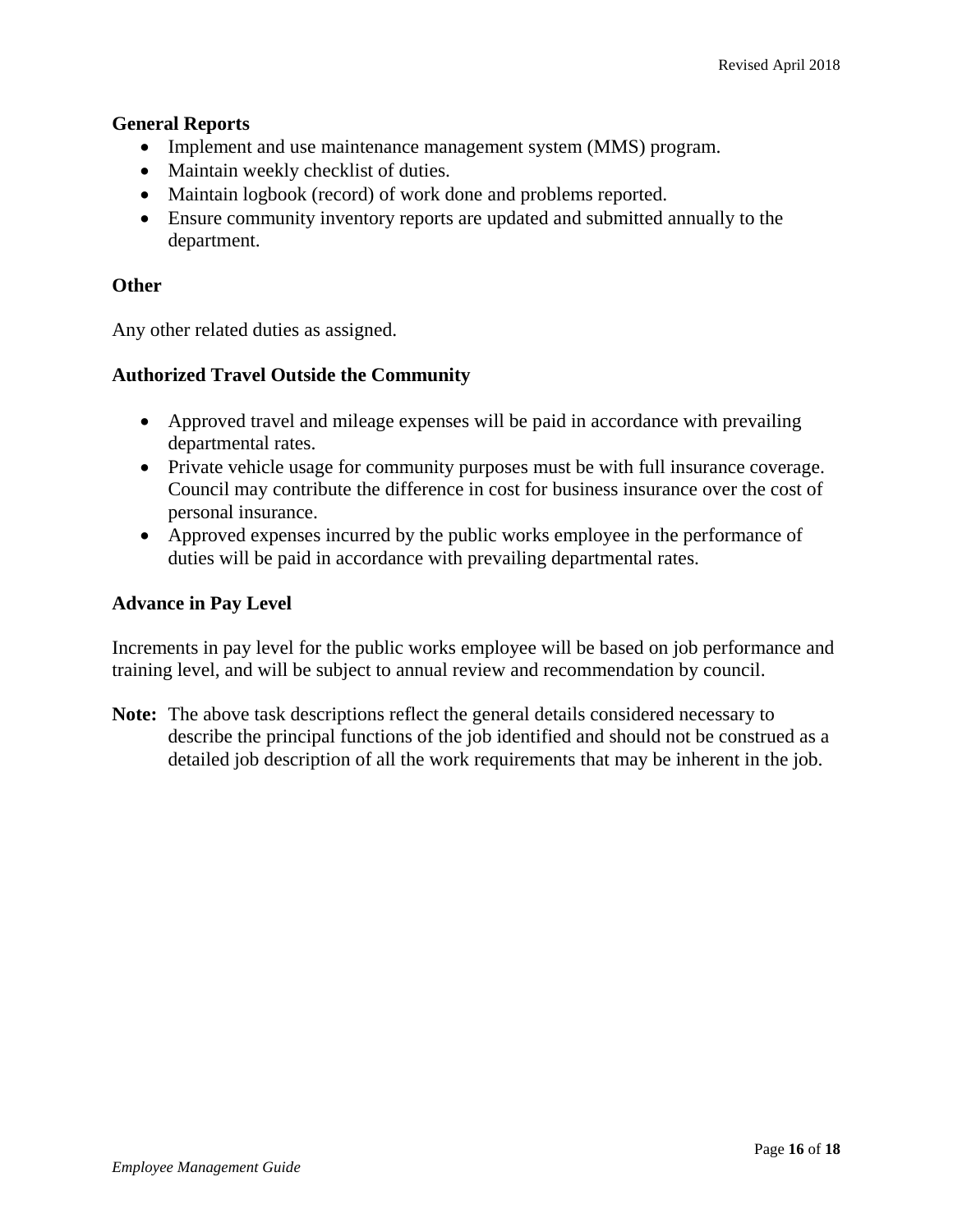# **SCHEDULE E Recreation Director Job Description**

Position Title: Recreation Director Reports to:

#### **Summary of Position:**

The recreation director will develop and implement recreation and wellness programs to fulfill community requirements in accordance with policies set out by council.

### **Leadership**

- act as a role model in the community
- act in a honest, reliable, committed, confident, punctual, accountable and flexible manner
- motivate people to get involved
- instill pride and self-esteem in youth
- be active in the community

#### **Programs**

- research, develop and implement programs
- organize activities and workshops
- survey the community to determine needs
- educate adults on benefits of recreation and wellness
- plan programs for all ages in the community
- ensure programs meet the needs of the community
- recognize and develop leadership skill in others
- assesses community needs on an on-going basis

#### **Promotion**

- promote recreation and wellness in the community (personal contact, newsletters, radio, etc.)
- distribute information to the entire community

#### **Training**

- attend training sessions and workshops and apply knowledge to individual communities
- develop skills to effectively plan and deliver recreation and wellness programs
- maintain knowledge of current recreation theory and practice

### **Facilities and Equipment**

- maintain community equipment and supply inventory
- report unsafe community facilities to supervisor to report to council for action